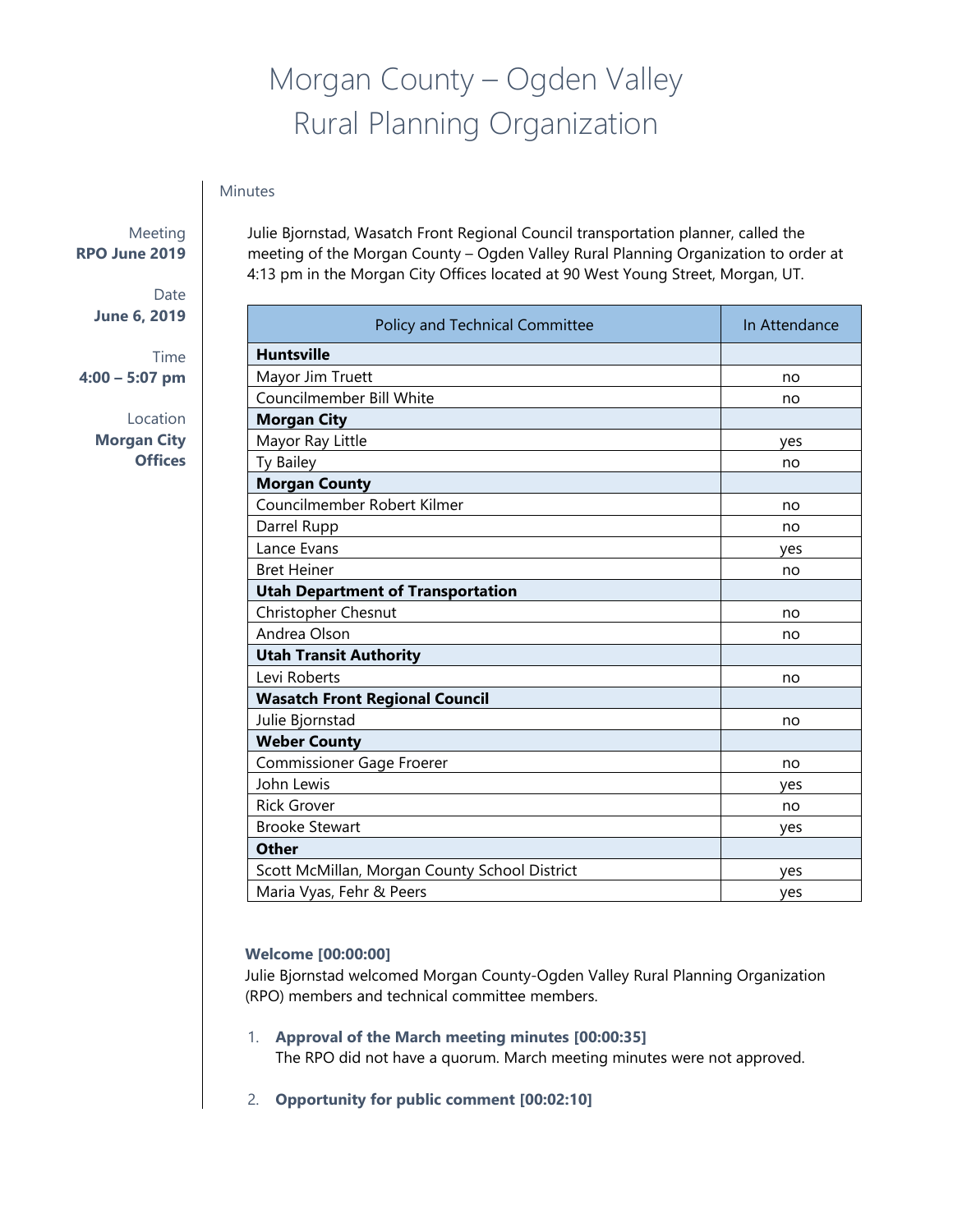Vice Chair Mayor Little opened the meeting up for public comment. John Lewis opened and closed the opportunity for public comment. There were no public comments.

#### 3. **UDOT Statewide Long-Range Plan process and projects [00:02:25]**

Julie Bjornstad introduced Maria Vyas, a transportation consultant from Fehr & Peers working for the Utah Department of Transportation (UDOT). Maria explained the process to develop the UDOT State-wide Long-Range Transportation Plan. UDOT has been coordinating with UDOT's Region offices, MPOs, RPOs, and local communities to determine population and employment projections and run draft transportation models. From these activities, future travel demand was determined and a list of future roadway projects determined. This plan is updated every four years and is considered a living document.

UDOT's Long-Range Transportation Plan is a state-wide plan and, thus, projects tend to larger in nature, such as adding travel lanes, climbing lanes, passing lanes, interchange upgrades, and new roads. The Long-Range Transportation Plan also includes non-UDOT routes, transit projects, and active transportation projects. However, these projects are not prioritized and cost estimates are not calculated.

Projects proposed in the Long-Range Plan in the RPO area include:

- Trappers Loop Road, I-84 to SR-39
- SR-39, Trappers Loop Road to 100 South in Huntsville
- State Street in Morgan, I-84 to South Morgan Cemetery
- I-84 interchange at Mountain Green

Scott McMillan asked if the Trappers Loop Road widening is driven from growth in Weber County. Maria responds that this could be a contributing factor. John Lewis said the corridor is just about over capacity on ski days and that he could see Snowbasin growing and getting bigger. He agrees additional capacity is needed. Mayor Little is not sure if additional capacity on State Street in Morgan City is a current need and that the City conducted a needs analysis that showed Morgan City roads had sufficient capacity. He would not remove it from the list.

UDOT received the list of projects that the RPO was considering. UDOT may include these but will not prioritize them. These include:

- Trappers Loop Road shoulder widening not included because a widening of the road was included.
- East Canyon Reservoir access management
- SR-66 signage and shoulder widening
- SR-39 multi-use pathway
- SR-158 active transportation pathway
- North Ogden Canyon Road pathway
- Ogden Canyon pathway
- Multiple pathways in Eden (included in the active transportation section)
- Wolf Creek Road pedestrian tunnel (included in the active transportation section)
- SR-158/2500 West, Eden (included)
- 7800 East/SR-39, Huntsville (included)
- SR-39/SR-158, top of Ogden Canyon (included)
- I-84, Morgan State Street (included)